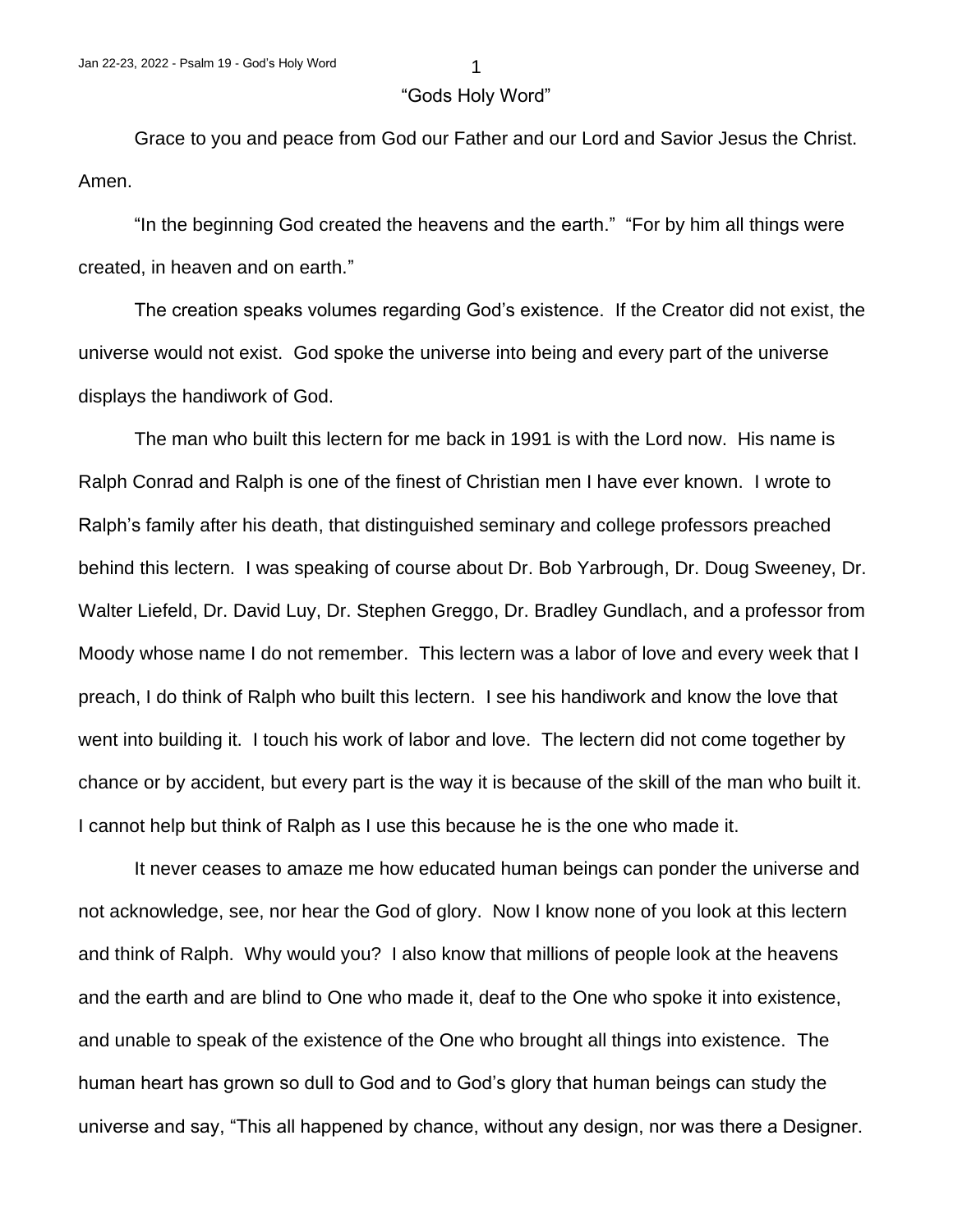## **1. The universe declares the glory of God but the human heart has become so proud and arrogant as to silence the truth of God existence.**

Friend's you never want to silence God. Those who do not believe in Christ have no excuse for not believing. They are without excuse for the Bible says, **2. "From the time the world was created, people have seen the earth and sky and all that God made. They can clearly see his invisible qualities--his eternal power and divine nature. So they have no excuse whatsoever for not knowing God".** Romans 1:20.

## **3. We are born with a God consciousness. Every human being knows deep within**

**their soul that God exists.** And the reason people refuse to acknowledge this truth is that they suppress the truth for a lie. Instead of acknowledging and worshipping the Creator, they pervert this inner knowledge of God and worship the creation. This leads to all sorts of perversions listed in Romans 1:26-32. They exchange the truth for a lie and that is why they are blind to God and God's glory.

On the other hand, when God has his rightful place in your life, you are set free to see God's hand, God's power, and God's eternal attributes displayed in that which He has made. There is something in your soul that leaps for joy when you see evidence of God's glory in the heavens and on the earth.

Something that nature has taught me is this. 4. **The evidence of the Creator is there but people love the creation more than the Creator.** I used to live in the least churched county in the whole United States. Those who attended worship were a little over 2 percent of the population. In Snohomish country you are facing mountains when you look East or West. And my friends, these are real mountains, not pip squeak little hills. Puget Sound is breathtaking. But none of this beauty draws people to worship with God's people. The heavens declare the glory of God but far too many give a deaf ear to what is declared. The Bible says they are without excuse.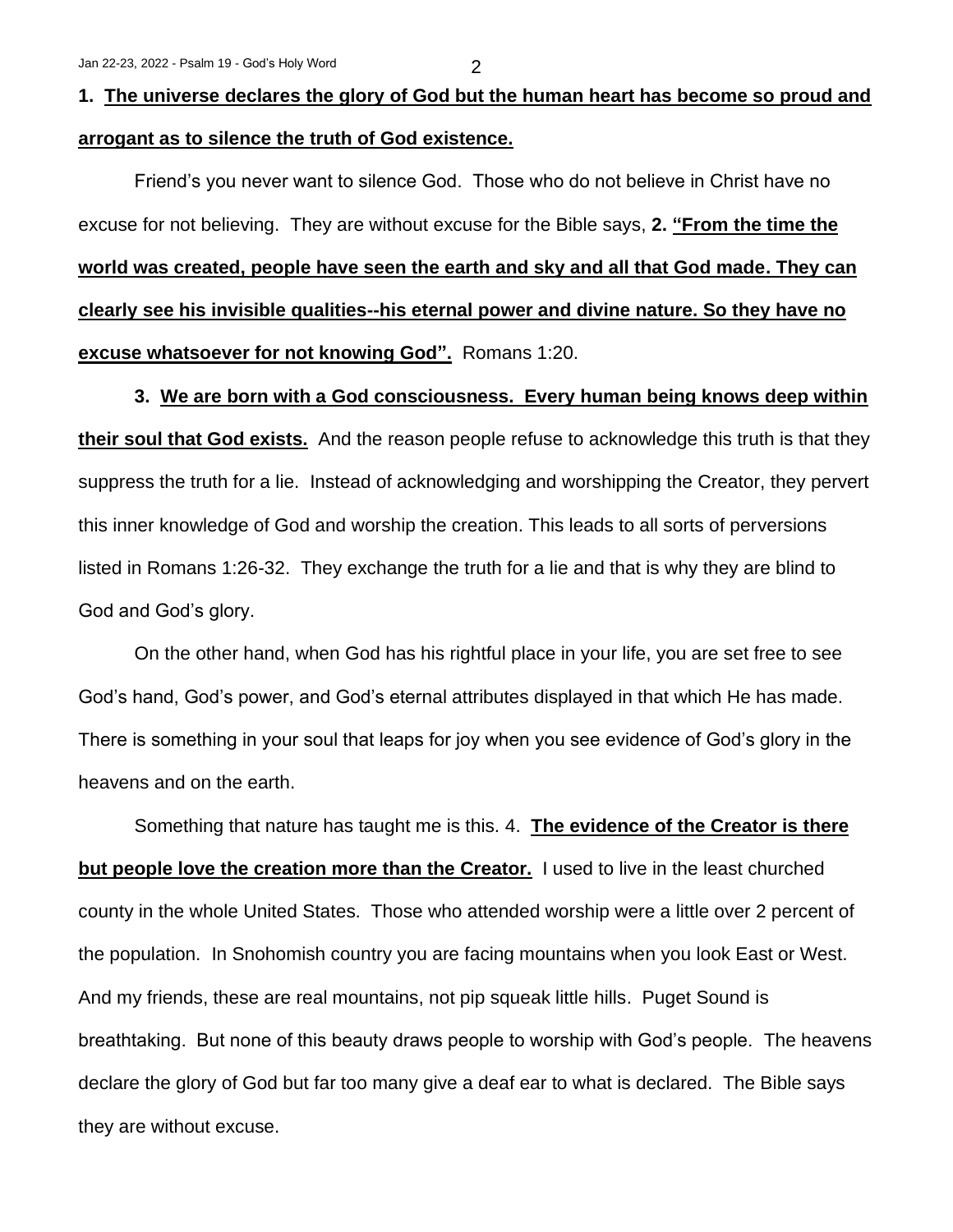It takes a special act of God for His Truth to get through. And that special act is called grace where God takes the special revelation of Jesus Christ and applies it to your heart. And this happens as you hear the Word of God and you sense God speaking directly to you. The Word of God is so very powerful, powerful enough to create faith in the hearers of God's Word. The creation points to God and God's great power but you only learn of God personally through His Holy Word.

I know of nothing more perfect in this world than the Word of God. **5. The Word is God's gift to you from heaven.** It's origin is in the very Throne Room of God. The Holy Spirit fully inspired the human authors to write exactly what God wanted written. The Holy Spirit did not override the authors' personality, writing styles, background, or vocabulary. The Holy Spirit did not dictate what was to be written. The Bible explains inspiration like this. 2 Peter 1:21, "For prophecy never had its origin in the will of man, but men spoke from God as they were carried along by the Holy Spirit." The Scripture is fully the Word of God, even though it is recorded in the words of human beings," (ESV study notes for 2 Peter 1:21). I call this the Divine, human intersection.

Verse 7, "The Law of the Lord is perfect reviving the soul." The word law means torah and root of torah means instruction. David is speaking of all the words that God has spoken and revealed in the Scriptures, not just the 10 commandments or other laws. In other words, God's holy word revives your soul. It nourishes your soul. The Word of God has exactly what your soul needs to thrive. Friends, if you are a Christian, your soul craves for what only God can give, pure truth and that is only found in the Bible.

I have a dear friend facing the most difficult period of his life. I cannot tell you why he is in so much pain but the pain is very real and at a high point. Thank God for His word. When we were speaking, the Holy Spirit brought to mind a particular Scripture that fit him to a T. God has given to us His word to encourage us, to build us up and to give us hope. The Bible says of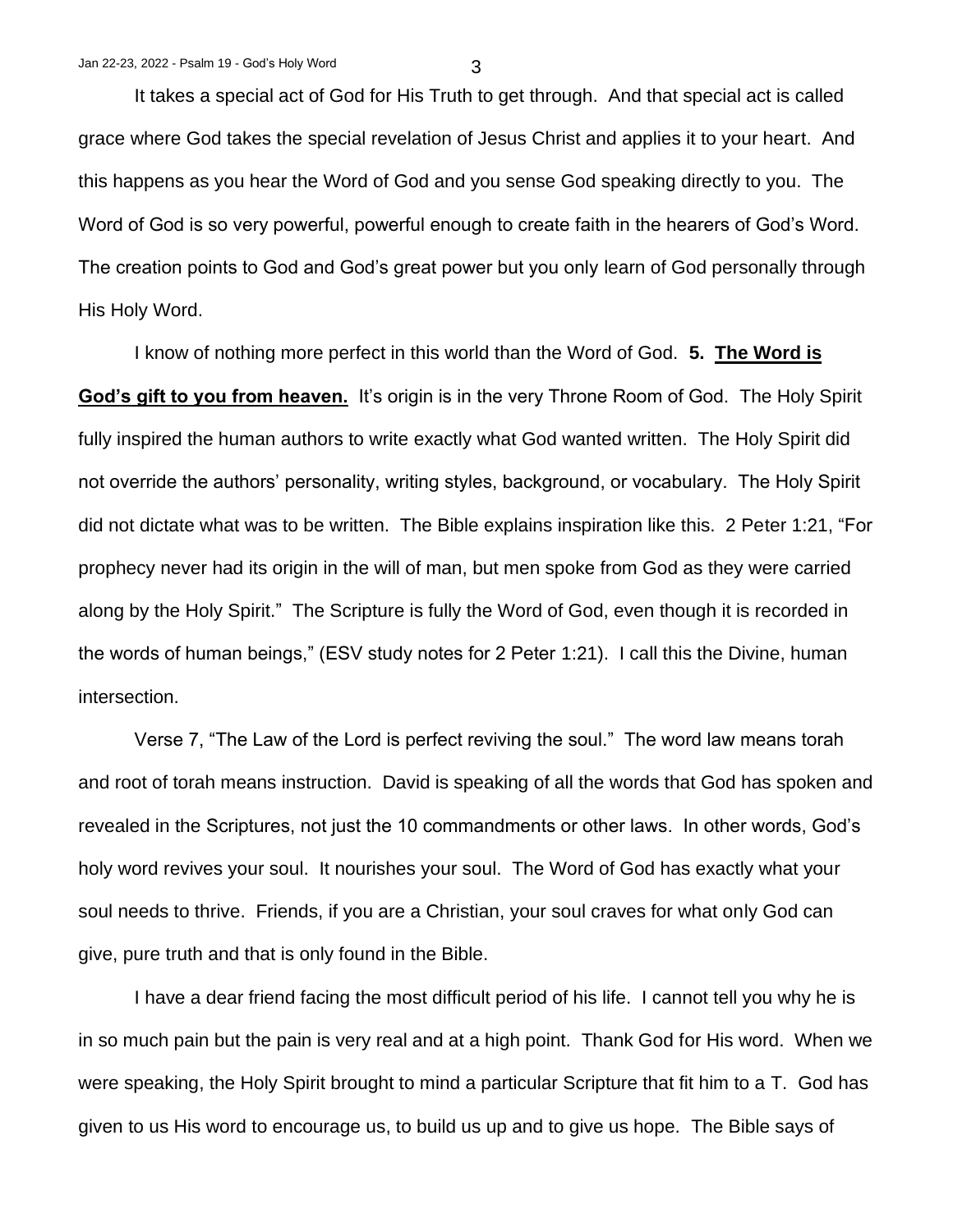itself, in **Romans 15:4 (NLT2) "** <sup>4</sup>Such things were written in the Scriptures long ago to teach us. And the Scriptures give us hope and encouragement as we wait patiently for God's promises to be fulfilled." The person read the word to me out of Isaiah 43 and it put a smile on his face.

In the Old Testament, God provided food every day for the Israelites out in the wilderness for 40 years. It was called Manna and did the people ever tire of it. A Bible verse that I read this week goes like this, Deut 8:3, "He humbled you, causing you to hunger and then feeding you with manna, which neither you nor your fathers had known, to teach you that man does not live on bread alone but on every word that comes from the mouth of the LORD."

Last year we asked you to read the entire Bible in one year. And one of the reasons we asked you to do this is for your soul, your inner being, to be revived by the power of God's lifechanging word. As our stomachs hunger for food, your soul hungers for God's food found in the Bible. No material possession or friendship or marriage or anything can satisfy that ache of the soul for God's truth. The Bible is not deficient in any way and has exactly what you need.

**6. God's written testimony is sure. God's word is certain, unwavering, completely trustworthy, and never changes. It makes wise the simple.** As you study the Word of God year after year after year you grow in wisdom, in God's wisdom that is priceless. You may only have a  $6<sup>th</sup>$  grade education and be in your 80's. But if you have studied the Bible your entire life, you are far wiser than the person who has several degrees in the wisdom of this world but put a deaf ear to the Word of God.

Verse 8 calls God's instructions God's precepts. These instructions cause your heart to rejoice. When I was first taught the 10 commandments in confirmation, I really had no use for them, nor did I like them at all. They were impossible to follow. I thought God was rather mean to give them to us. This God of rules gave me a sour taste. When I began teaching the 10 commandments I learned to love and appreciate every one of them. What brought about the change was this. I now know that each of the commands was given out of God's pure love to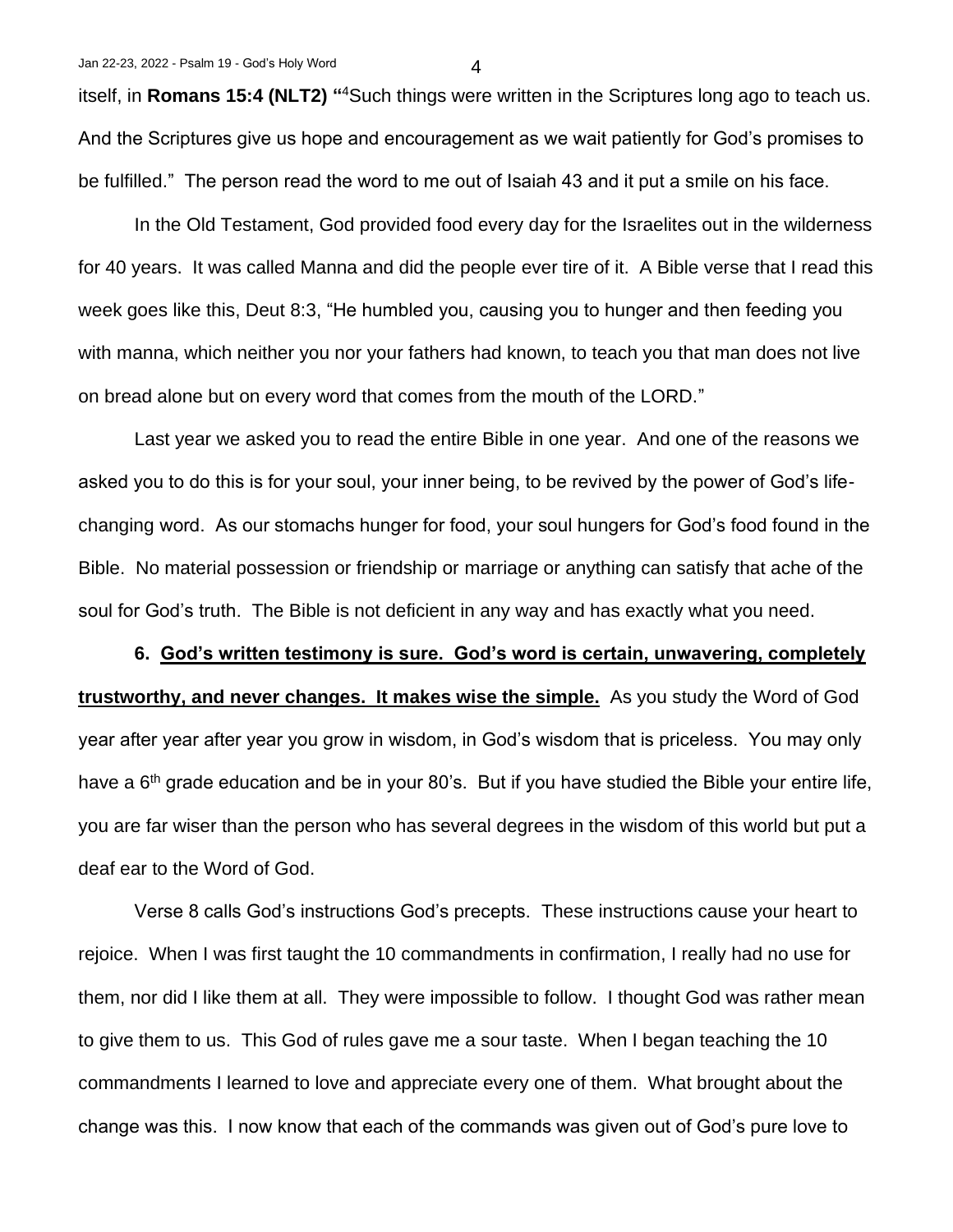protect us. They were not given so God could hold something against us. They were given because God is for us and each law is a gift of God's holy protection. If children truly honor their parents as the Lord instructs, their lives will be much better than if they rebel. If we would all follow the first commandment, this world would be a far better place.

These instructions keep us from harming ourselves, damaging ourselves and keep us from harming and damaging others. They come to us because God loves us so much. Now I want to obey them out of love for Him. And friends, I have learned that when you die to your sin and obey the Lord, God provides a joy, an enjoyment of the soul that runs quite deep. You sense God's Holy Presence and there is no greater sense at all this side of heaven. When you disobey, you sense God's displeasure.

God's commands are pure. There is nothing wrong with God's commands. They are righteous and come from his holy love. As the sun gives light for us to see, God's Word gives light so we can see the right way to go without stumbling. God's Word is a lamp unto our feet and light for our path. The word is a reliable transcript of God's will.

It is good to have a healthy fear, a holy reverence in attitude toward God's Word. To hold it in high reverence is very good indeed. Isaiah (66:5) writes, "Hear the word of the LORD, you who tremble at His word." Friends, this world will pass away one day but God's Word remains forever.

Friends, when people no longer fear God, they only do that which is right in their own eyes. When a society loses its fear of God, the only direction for that society is downward. One of the first steps back to properly fearing God is rightly esteeming God's Word. May God help us to tremble at his word.

Your soul aches for God's truth. God's words of warning will keep you safe as you follow them. Last summer I just missed getting hit by a train that was traveling 70 miles per hour. When you pull into our farm, you cross the railroad tracks. I honestly did not hear the warning,